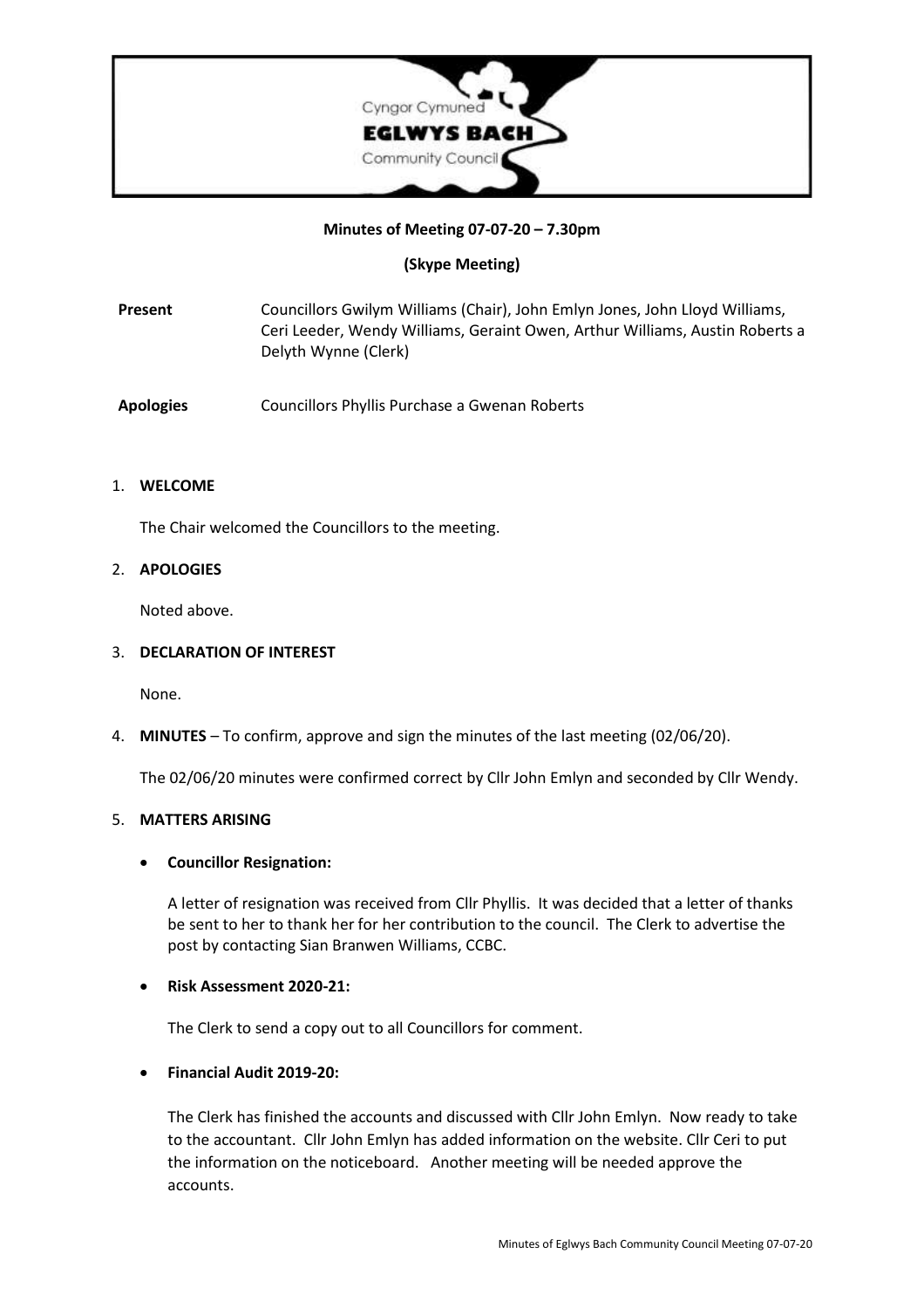

### 6. **PLANNING**

• Reference: 0/47431 Applicant: T & J Hewitt & Bull Proposal: Proposed replacement extensions and internal alterations Location: Ty Du, Ffordd Llwyn Ddu, Eglwysbach LL28 5UH

No adverse comments.

• Reference: 0/47422 Applicant: Ms Rachel Surridge Proposal: Certificate of Lawfulness for the proposed demolition of existing garage and erection of a new garage Location: Tyn-y-bont, Eglwysbach LL28 5UD

No adverse comments.

### 7. **FINANCIAL REPORT**

Current - £3,311.16 (need to pay £250 to Ty Gobaith and £36.00 to Aberconwy Hall) Burial - £780.20 Deposit - £2,078.06

# **Cheques:**

**Current:**

- Delyth Wynne (Clerc) £200.00
- HMRC £50.00

### **Burial:**

• Wil Williams (grass cutting) - £345.00

## 8. **CORRESPONDENCE**

## • *E-mail – Eglwys Bach Football Team 'Queen Bees' - playing field:*

A discussion was held. The questionnaire that was sent out by Cllr John Emlyn was discussed and the replies received about the BMX humps. Cllr John Emlyn to send out a copy out to all the Councillors again. Cllr Austin to discuss with Mark. Cllr Austin to ask CCBC to look at the field's title deeds.

## • *E-Mail: CCBC – Flood Eliviation in Eglwys Bach:*

Noted for information.